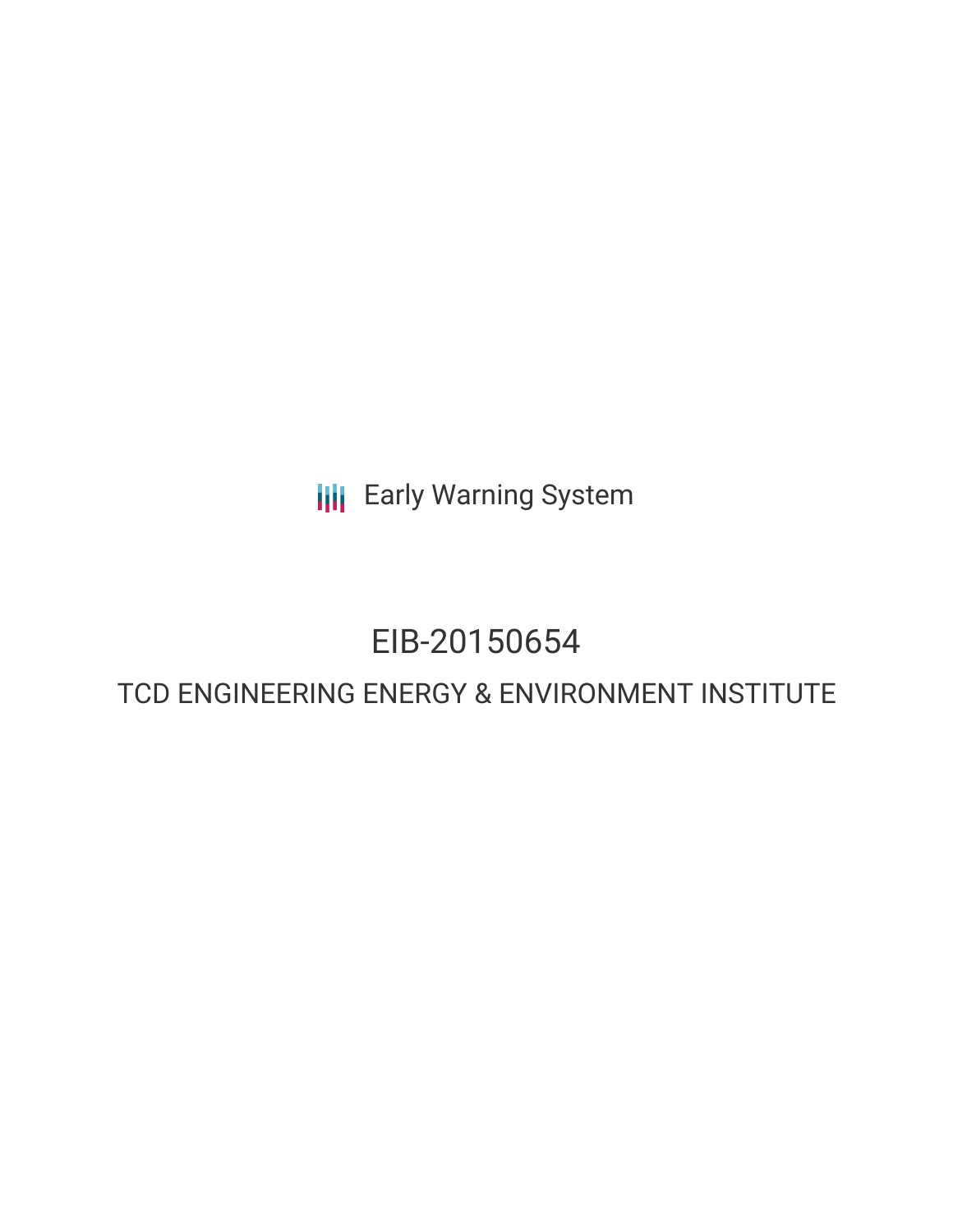

#### **Quick Facts**

| <b>Countries</b>               | Ireland                        |
|--------------------------------|--------------------------------|
| <b>Financial Institutions</b>  | European Investment Bank (EIB) |
| <b>Status</b>                  | Approved                       |
| <b>Bank Risk Rating</b>        | U                              |
| <b>Voting Date</b>             | 2018-10-05                     |
| <b>Borrower</b>                | TRINITY COLLEGE DUBLIN         |
| <b>Sectors</b>                 | <b>Education and Health</b>    |
| <b>Investment Type(s)</b>      | Loan                           |
| <b>Investment Amount (USD)</b> | \$115.27 million               |
| <b>Loan Amount (USD)</b>       | \$115.27 million               |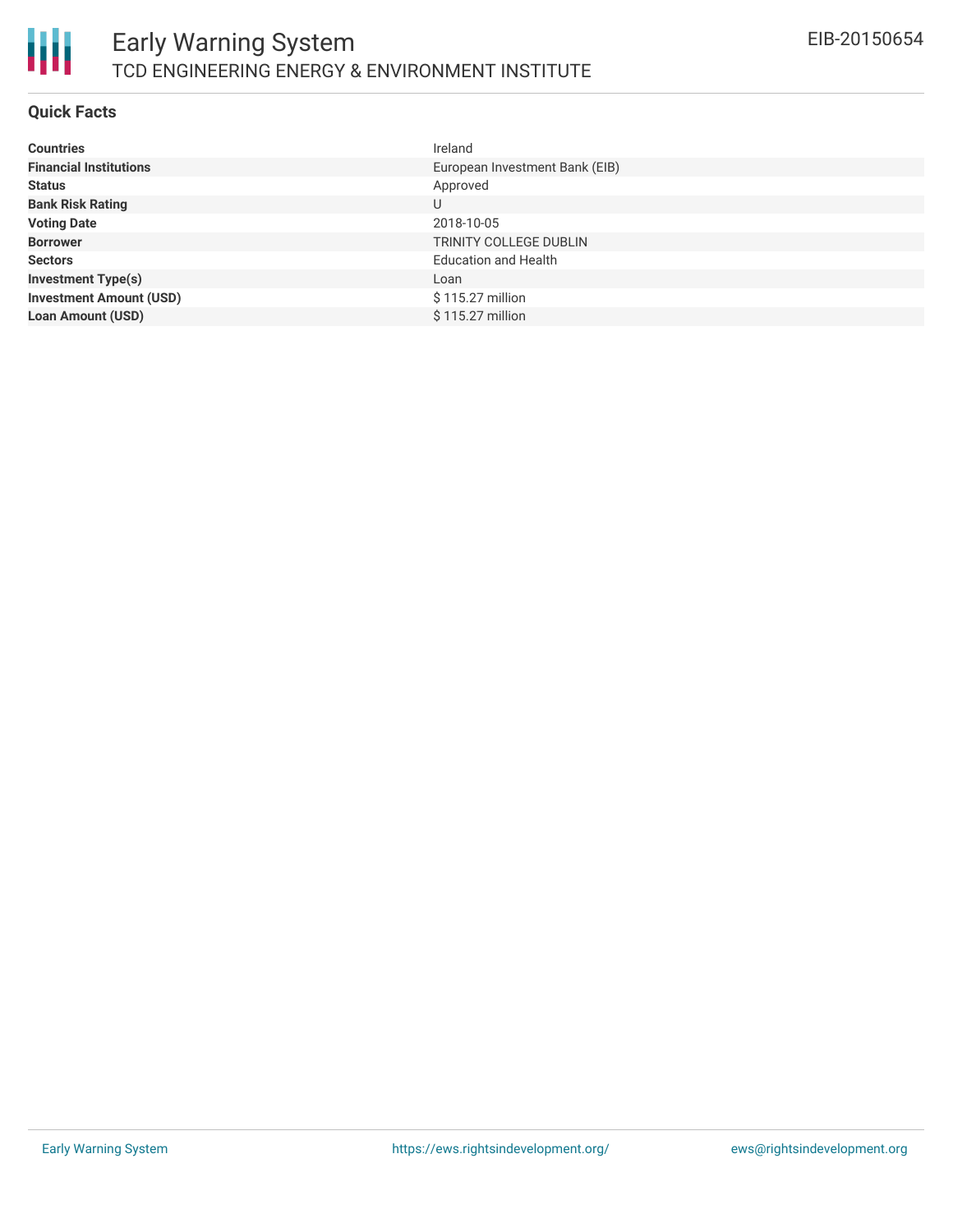

### **Project Description**

According to EIB website, the project, covering the design, construction and equipping, will provide Trinity College Dublin (TCD) with three new buildings, including the refurbishment of its Arts block. In addition, 300 new beds will be created at its Dartry student accommodation site, located within 5 km to the south of the main campus. It aims to provide TCD with modern state-of-the-art teaching and learning environments as well as new laboratories to continue research in the fields of engineering, energy, natural sciences and statistics. This will have a positive impact on education and contribute to Ireland's innovation capacity. Furthermore, it will also improve the urban environment and energy efficiency.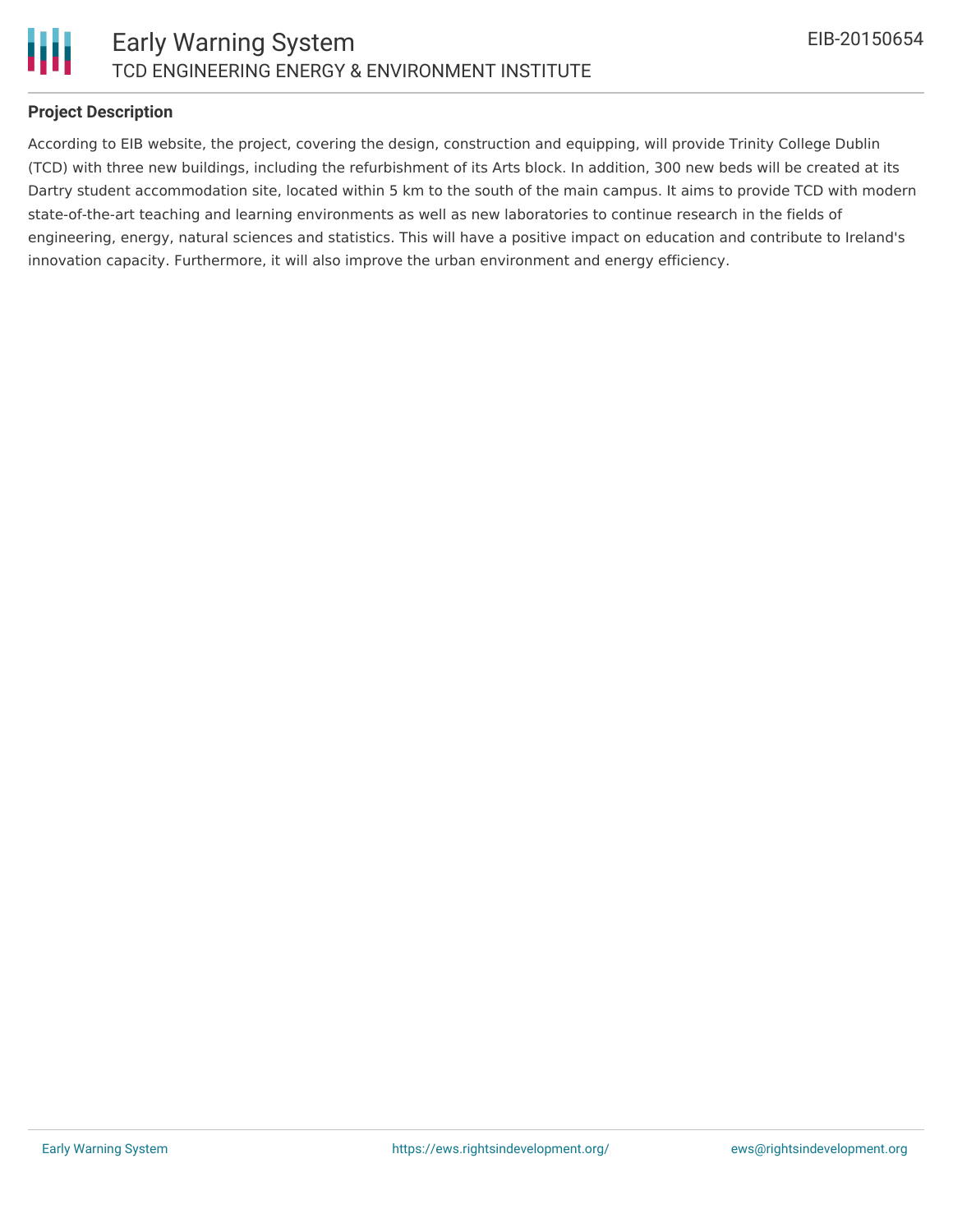

### **Investment Description**

European Investment Bank (EIB)